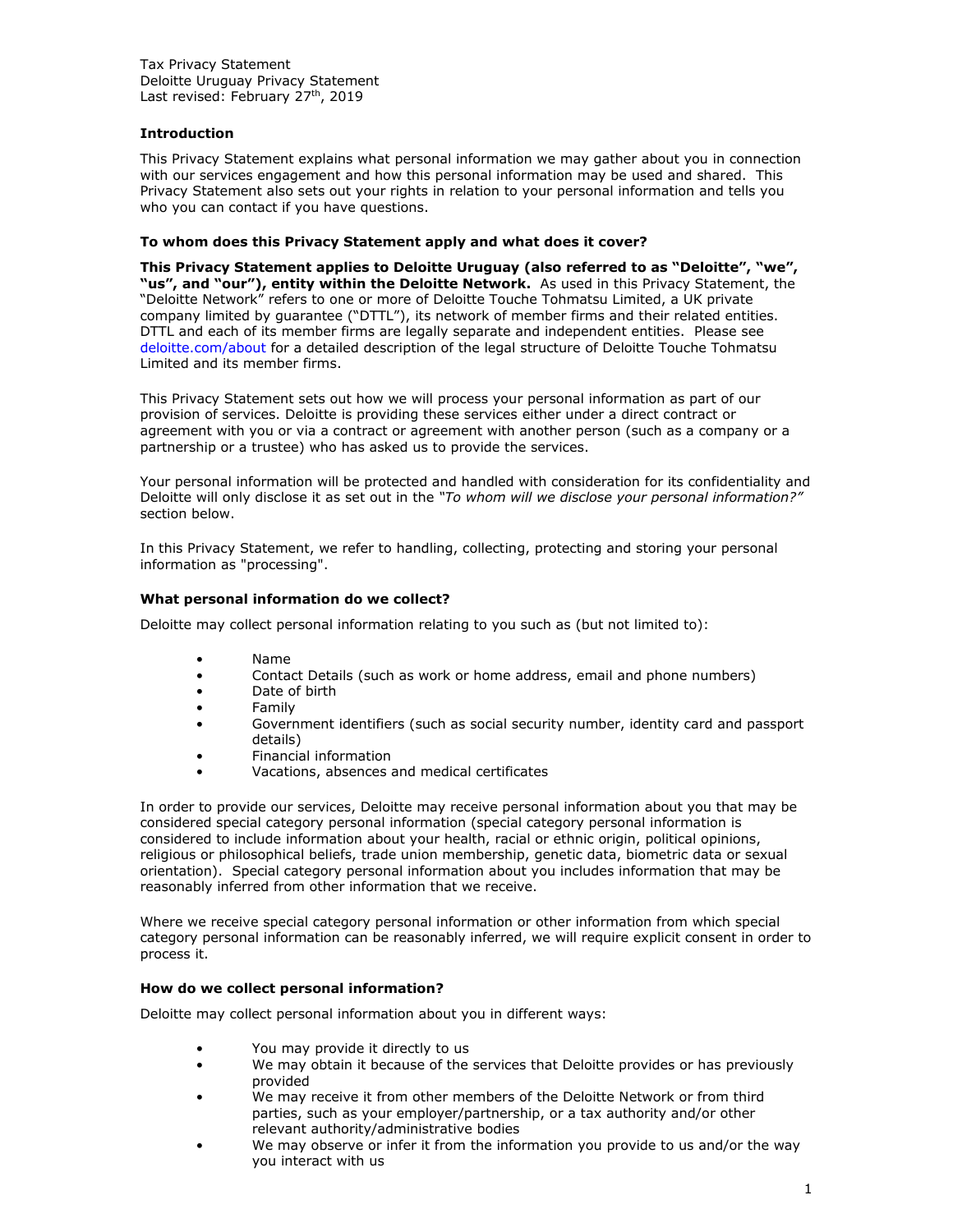This personal information can be received in any manner, including in-person discussions, telephone conversations, and electronic or other written communications.

Without access to all the personal information that we need, we may be unable to provide or complete the services.

Where another party (such as a company or a partnership or any third parties acting on your or their behalf) provides your personal information to us, they must also comply with their obligations under the relevant privacy laws and regulations. If you believe that the entity for whom you work or a third party has not provided you with details of the personal information that it holds about you and/or has not obtained your authority to provide us with that personal information for processing as described in this Privacy Statement, then please contact such entity directly.

## **Disclosing personal information to us relating to third parties**

If any personal information which you provide to us relates to any third party, for example a spouse or civil partner, individuals (including children) who depend on you financially, or a joint account holder or a beneficiary or trustee of a trust, then by providing us with their personal information you will need to ensure that you have obtained any necessary permissions from those persons to the use of their personal information in the way set out in this Privacy Statement, or you are otherwise permitted to give us this personal information. You should share a copy of this Privacy Statement with those other individuals before disclosing any personal information about them to us.

#### **How do we use your personal information?**

Deloitte processes personal information about you to:

- Establish or maintain our relationship with you
- Provide services to you and/or family member(s) or to the entity that has engaged us to provide the services

We may also use your personal information for the purposes of, or in connection with:

- Compliance with applicable legal, regulatory or professional requirements
- Protecting our rights and/or property

#### **On what basis do we process personal information about you?**

This Privacy Statement sets out the grounds upon which we rely in order to process your personal information.

We may use your personal information for the purposes outlined above because:

(a) Where relevant, we have a contract with you to provide services and processing your personal information is necessary for the performance of such contract.

(b) We have a legitimate interest in processing your personal information, which may be to:

- Provide services to you and/or to the entity that has engaged us to provide the services;
- Support the management of our client engagements;
- Keep you informed about relevant products and services and provide you with information, unless you have indicated at any time that you do not wish us to do so;
- Evaluate, develop or improve our services or products; or
- Protect our business interests.

(c) We are subject to legal, regulatory or professional obligations.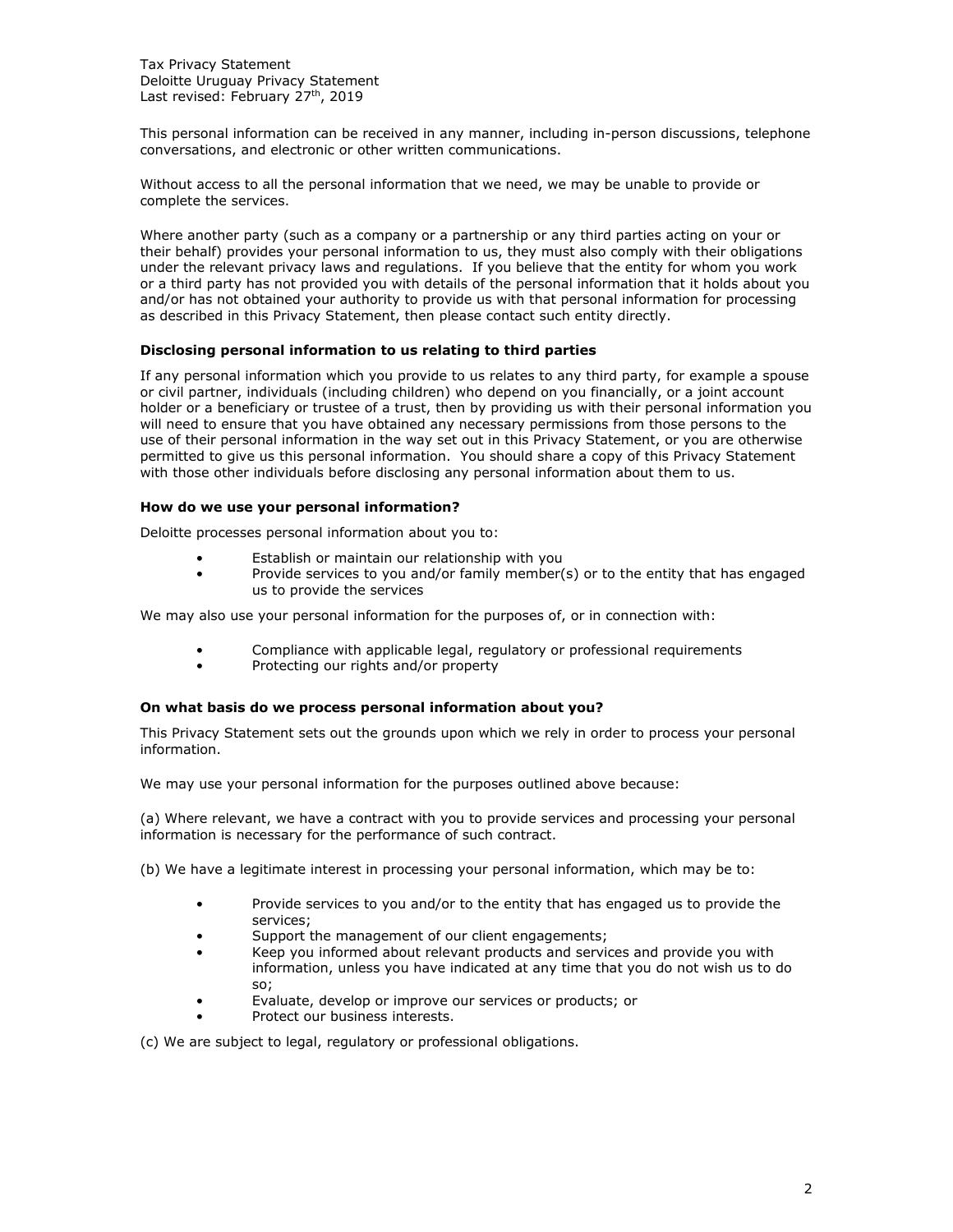#### **To whom will we disclose your personal information?**

In connection with one or more of the purposes outlined in this Privacy Statement, we may disclose your personal information to:

- Other members of the Deloitte Network
- Your employer or organization with whom you are working and is requesting our services
- Competent authorities, including courts and authorities regulating us or another member of the Deloitte Network, in each case to comply with legal, regulatory or professional obligations or requests
- Vendors and administrative, support, infrastructure and other service providers handling your information on our behalf; in each case, such vendors and service providers will be contractually bound by confidentiality and privacy obligations consistent with the obligations in this Privacy Statement
- Third parties to whom we disclose information in the course of providing services to you or to the entity that has engaged us to provide the services

Deloitte does not sell or lease your personal information to others.

Please note that some of the recipients of your personal information referred to above may be based in countries or regions without data protection rules similar to those in effect in your area of residence. In such cases, adequate safeguards will be in place to protect your personal information.

For further details about the transfers described above and the adequate safeguards used by Deloitte with respect to such transfers, please contact us using the details below.

#### **How do we keep your personal information secure?**

We have in place reasonable commercial standards of technology and operational security to protect your personal information from loss, misuse and unauthorised access, disclosure, alteration or destruction. Only authorised personnel, with appropriate awareness of privacy obligations, are provided access to your personal information.

#### **How long will we keep your information?**

We retain personal information as long as is necessary to fulfil the purposes identified in this Privacy Statement or (i) as otherwise necessary to comply with applicable laws or professional standards, or (ii) as long as the period in which litigation or investigations might arise in respect of our services.

## **What are your rights in relation to your personal information?**

You have various rights in relation to your personal information. In particular, you have a right to:

- Obtain confirmation that we are processing your personal information and request a copy of the personal information we hold about you
- Ask that we update the personal information we hold about you, or correct such information that you think is inaccurate or incomplete

Depending on the jurisdiction in which you are located, you may also have the right to:

- Ask that we delete personal information that we hold about you, or restrict the way in which we use your personal information
- Withdraw consent to our processing of your personal information (to the extent our processing is based on your consent)
- Ask us to stop or start sending you marketing messages at any time
- Obtain and/or move your personal information to another service provider
- Object to our processing of your personal information

Where our processing of special category personal information is reliant on your consent and you withdraw that consent, we will cease processing the relevant information for the purposes of providing our services and the effect may be that we are no longer able to provide the services.